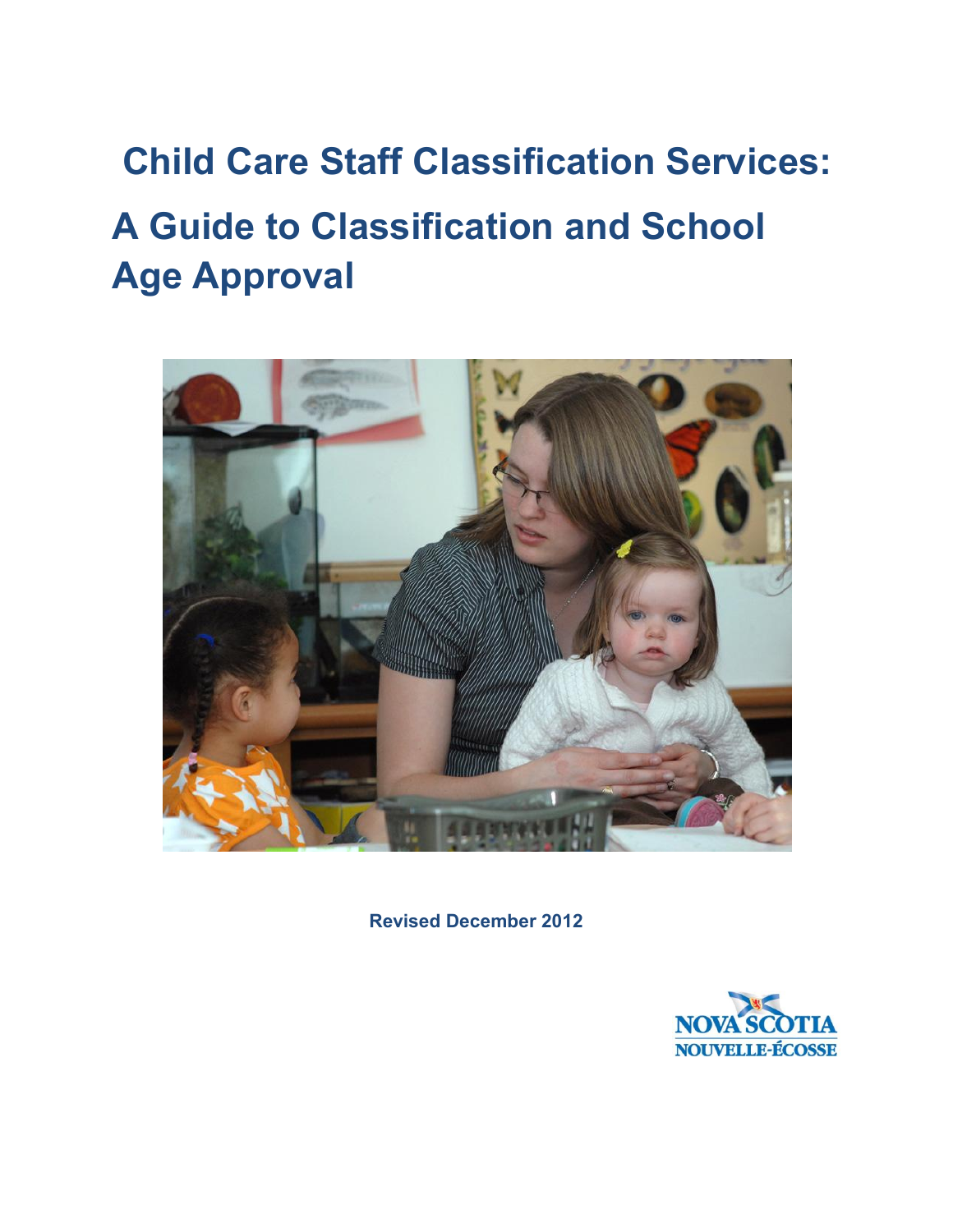# **CONTENTS**

| Orientation for Staff Working in Licensed Child Care Facilities5                      |  |
|---------------------------------------------------------------------------------------|--|
|                                                                                       |  |
|                                                                                       |  |
| Application Process for those who have completed ECE training in Nova Scotia7         |  |
|                                                                                       |  |
| Application Process for those who have completed training outside Nova Scotia and for |  |
|                                                                                       |  |
|                                                                                       |  |
|                                                                                       |  |
|                                                                                       |  |
|                                                                                       |  |
|                                                                                       |  |
|                                                                                       |  |
|                                                                                       |  |

*Child Care Staff Classification Services is a program administered by Early Childhood Development Services, Department of Community Services.*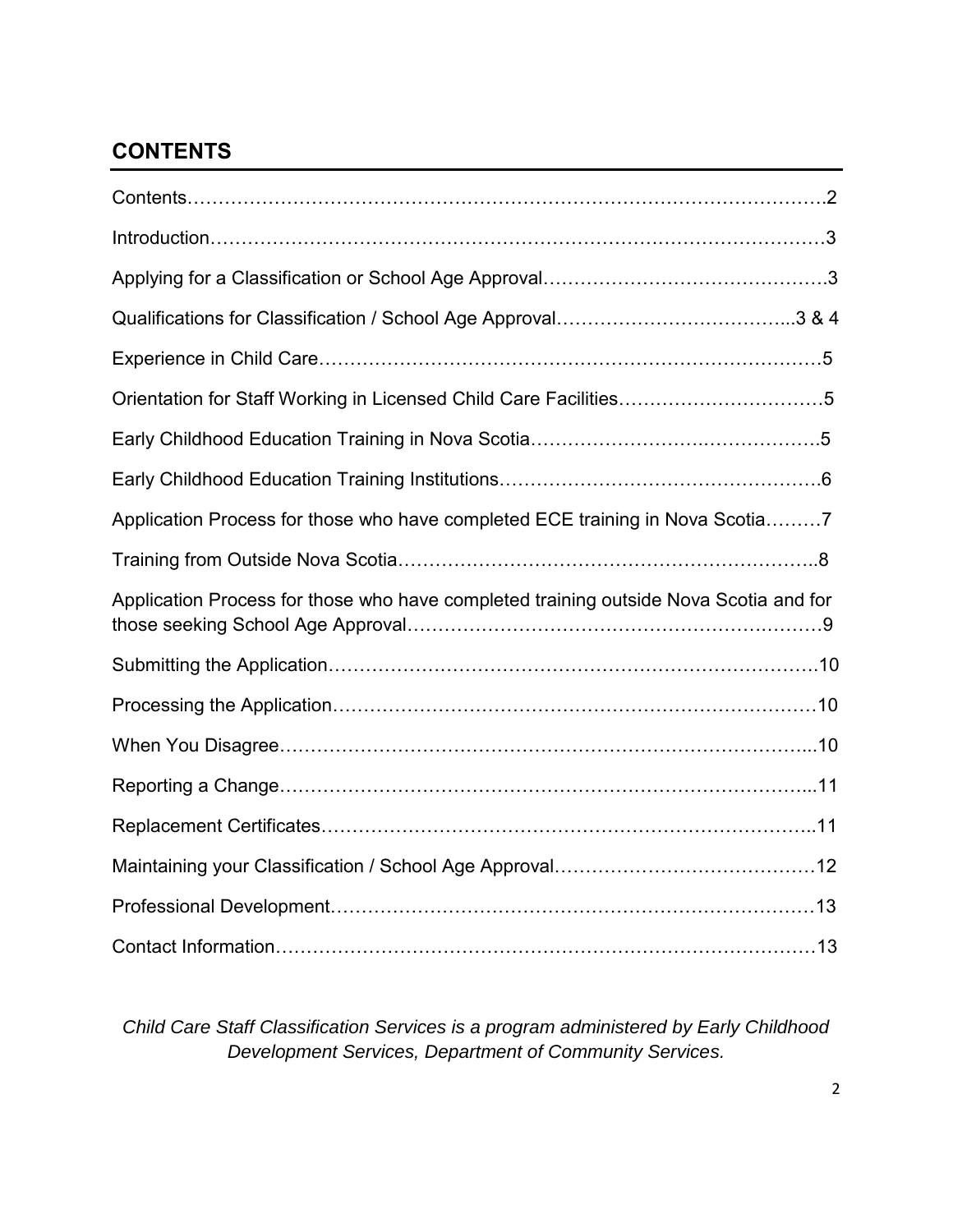## **Introduction**

Classification is the process for reviewing training and determining eligibility towards one of four designations for employment in a licensed child care facility or family home day care agency. School-Age Training Approval is the process for reviewing training and determining eligibility for employment in a licensed school age program. Classification or School-Age Approval is an official recognition of staff qualifications that meet the training requirements of Regulation 37 of the *Day Care Act and Regulations*.

**\_\_\_\_\_\_\_\_\_\_\_\_\_\_\_\_\_\_\_\_\_\_\_\_\_\_\_\_\_\_\_\_\_\_\_\_\_\_\_\_\_\_\_\_\_\_\_\_\_\_\_\_\_\_\_\_\_\_\_\_\_\_\_\_\_\_** 

## **Applying for a Classification or School-Age Approval**

Under the *Day Care Act and Regulations*, staff working directly with children in a licensed child care facility must have a Classification or School-Age Approval. Recognition is obtained through Child Care Staff Classification Services. Individuals apply for recognition of training by completing an application form and submitting proof of a relevant qualification according to the criteria listed below.

## **Qualifications for Classification / School-Age Approval**

*Please note: In the context of the Day Care Regulations, reference to early childhood programming includes infant, toddler, preschool and school age children.* 

To be eligible for a *Classification Level* the applicant must meet one or more of the following training requirements:

- *Entry Level Classification* completion of the Orientation for Staff Working in Licensed Child Care Facilities. The orientation is for child care staff working directly with children and who do not meet the qualification for any of the following Classification Levels.
- *Level 1 Classification* has completed partial training in early childhood education defined as: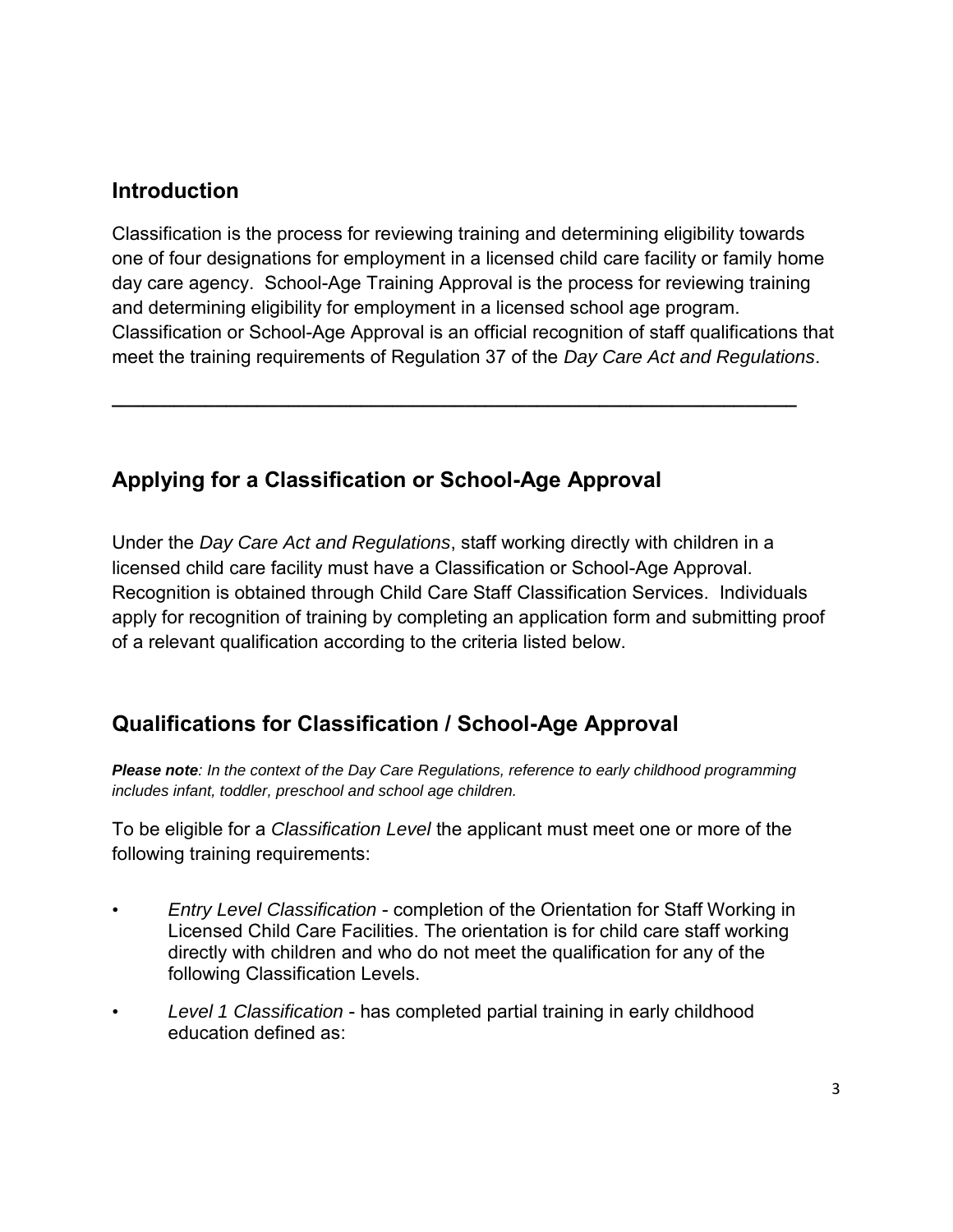a) completion of the Orientation for Staff Working in Licensed Child Care Facilities, and

• Completion of a minimum of 3 post-secondary courses in the following subject areas: a course in child development; early childhood programming; behaviour guidance, and

- Completion of guided workplace experience, or
- b) completion of a one year certificate program in early childhood education from an approved training program, or
- c) has been granted equivalency status, as per section 21A(5) of the Day Care Regulations (N.S. Reg.1989).
- *Level 2 Classification*  completion of a 2-year diploma at an approved postsecondary program in
	- a) early childhood education, or
	- b) an area of study that qualifies a person to plan and deliver early childhood education programming for children, or
	- c) a one year early childhood education certificate obtained before May 31, 2000 from a training program in early childhood education, as defined in section 21(4) of the Day Care Regulations (N.S. Reg.1989). These programs include the former Saint Joseph Children's Centre, Early Childhood Education Training Program; level 4 of the former Child Development Services Pre-School Program provided in conjunction with the Nova Scotia Teachers' College. Other programs include the Child Care Attendant program and the Early Childhood Studies program previously offered at Nova Scotia Community College locations.
- *Level 3 Classification*  completed the following at an approved post-secondary training institution
	- a) an approved bachelor's degree program in early childhood education or an area of study that qualifies a person to plan and deliver early childhood programming for children, or
	- b) the requirements for a *Level 2 Classification* in addition to completion of a bachelor's degree program.

To be eligible for *School-Age Training Approval* the applicant must meet one or more of the following training requirements:

- *School-Age Training Approval*  has completed the Orientation for Staff Working in Licensed Child Care Facilities and the following at an approved postsecondary training institution
	- a) a bachelor's degree program in early or elementary education, or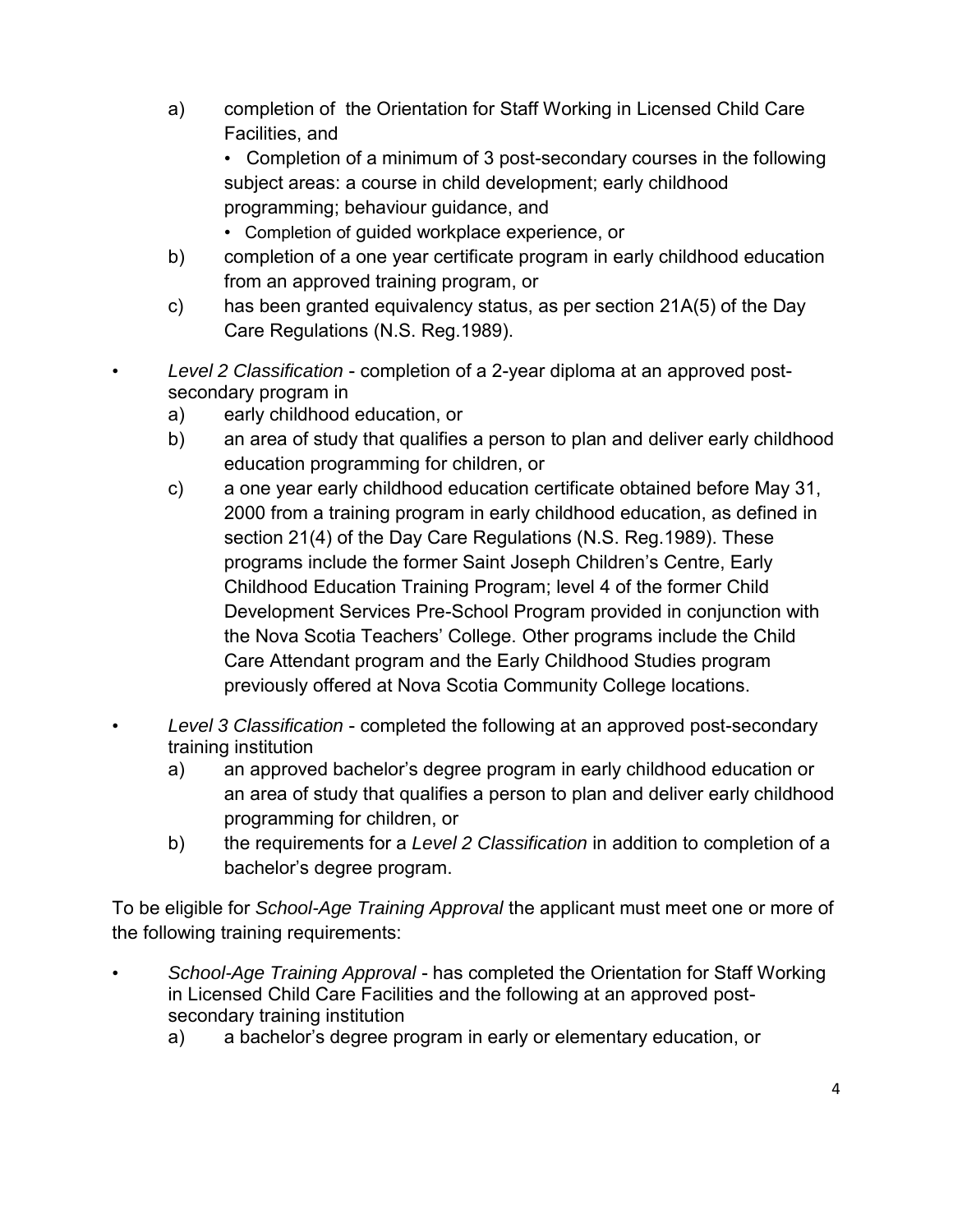b) a post secondary credential that qualifies a person to plan and deliver developmentally appropriate programming for school age children.

## **Experience in Child Care**

Child Care Staff Classification and School-Age Training Approval are reviewed based on academic qualifications only. Experience in child care is valuable and can be assessed for post-secondary credit through an academic institution. Request for credit based on what has been learned from experience is called *Prior Learning Assessment & Recognition (PLAR).* Some training institutions may offer *PLAR.* To inquire about *PLAR* contact a post-secondary institution approved to deliver the early childhood education program.

## **Orientation for Staff Working in Licensed Child Care Facilities**

(leading to Entry Level Classification)

The Orientation for Staff Working in Licensed Child Care Facilities is a series of informational modules and activities. According to Reg 37(6), staff working directly with children who do not meet the regulated training requirements must complete the orientation within one year of their date of employment. The orientation is also required as a pre-requisite to Level 1 training and for School-Age Training Approval.

The delivery of the Orientation is administered by Child Care Connection, Nova Scotia. For registration and delivery details visit<http://www.cccns.org/orientation/home.htm>

## **Early Childhood Education Training in Nova Scotia**

Training that qualifies a person for each level of classification is offered in Nova Scotia. Professional development, degree and diploma programs are available via classroom study, online, and distance delivery. Refer to the list of Nova Scotia post-secondary institutions on the following page for contact information regarding approved early childhood education programs.

**Important Note:** Before taking any coursework/training programs not listed in this Guide (with the intention of obtaining classification/school-age approval), it is recommended that you contact Child Care Staff Classification Services to verify whether the training program will be recognized towards classification.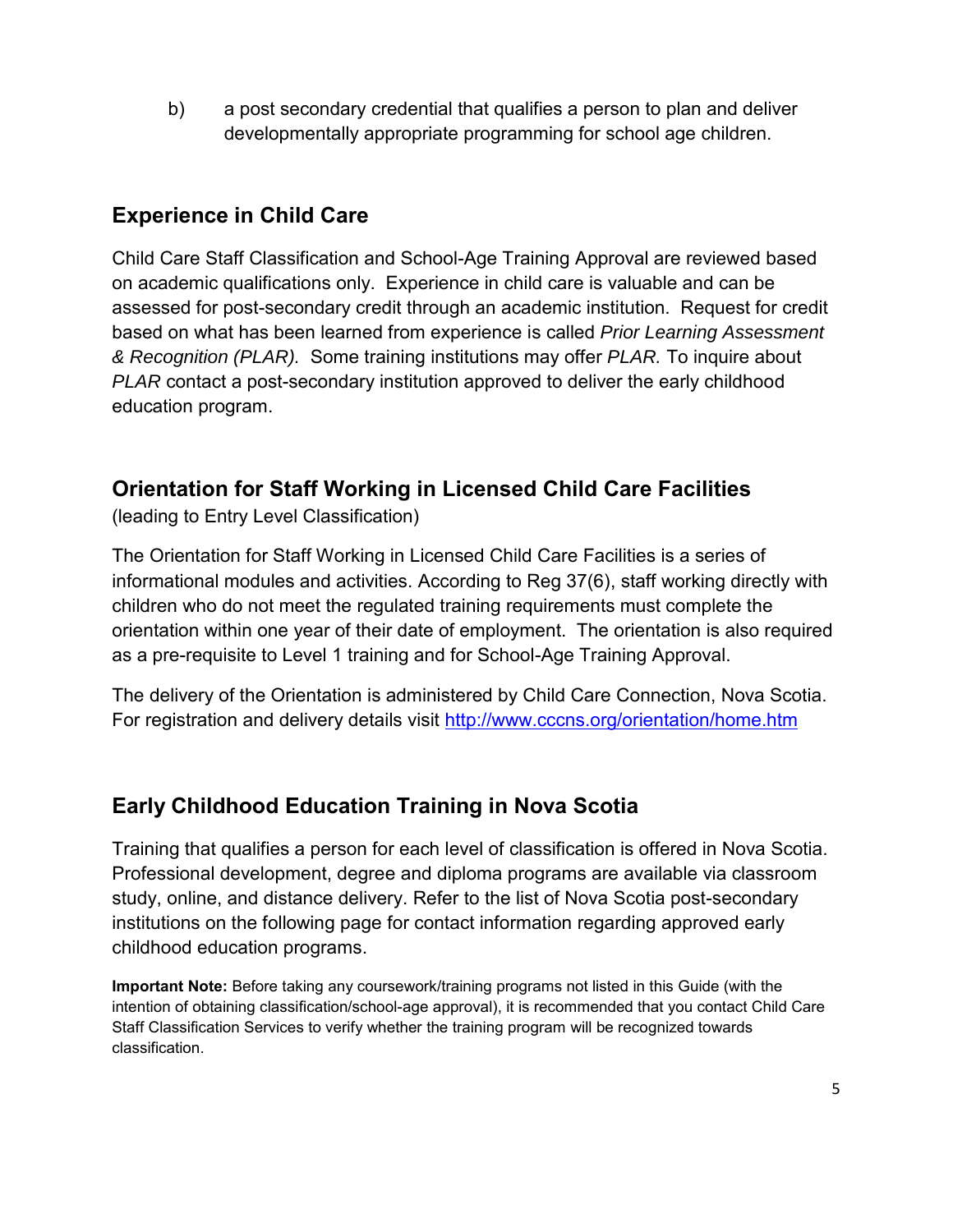## **Early Childhood Education Training Institutions**

For training leading to a Level 1, 2 or 3 Classification, or for an assessment of a credential for a transfer of credit, contact any of the following approved training institutions:

Mount Saint Vincent University Nova Scotia College of ECE 166 Bedford Highway 6208 Quinpool Road, 2<sup>nd</sup> Floor Halifax, NS B3M 2J6 Halifax, NS B3L 1A3 (902) 457-6255 (902) 423-7114 [www.msvu.ca](http://www.msvu.ca/) www.nscece.ca

Institute for Human Services Education Nova Scotia Community College Suite #1 60 Lorne Street 236 Belcher Street Truro, NS B2N 3K3 Kentville, NS B4N 0A6 (902) 893-3342 (902) 491-4911 (in metro) [www.inst-hse.ca](http://www.inst-hse.ca/) 1-866-679-6722 (toll-free)

Island Career Academy 721 Alexandra Street Nova Scotia Community College Sydney, NS B1S 2H4 372 Pleasant Street (902) 564-6112 Yarmouth, NS B5A 2L2 [www.islandcareeracademy.ns.ca](http://www.islandcareeracademy.ns.ca/) (902) 491-4911 (in metro)

Nova Scotia Community College www.nscc.ca 1 Main Street Springhill, NS B0M 1X0 (902) 491-4911 (in metro) 1-866-679-6722 (toll-free) [www.nscc.ca](http://www.nscc.ca/) 

Universite Sainte-Anne 1695, Route 1 Church Point, NS B0W 1M0 (902) 648-2048 [www.usainteanne.ca/education-a-la-petite-enfance](http://www.usainteanne.ca/education-a-la-petite-enfance) 

www.nscc.ca

1-866-679-6722 (toll-free)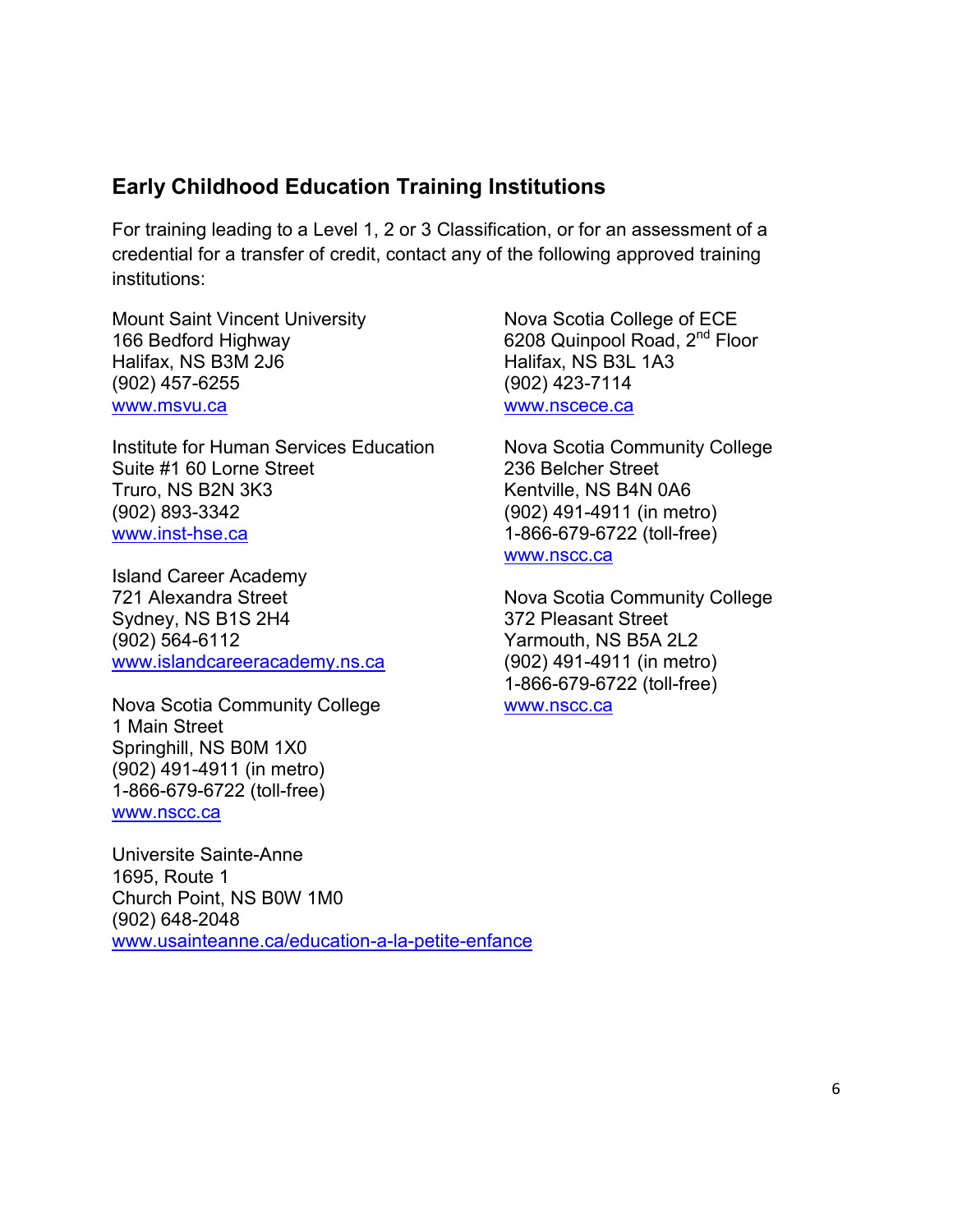# **Application Process for those who have completed ECE training in Nova Scotia**

*If you have graduated from an ECE training program in Nova Scotia, have completed the Orientation for Staff Working in Licensed Child Care Facilities, or have completed training for a Level 1 Classification,* complete the **Information to Recognize Classification** Form found as a link from the Classification web page <http://www.gov.ns.ca/coms/families/provider/training/ClassificationforStaff.html>

#### Section 1 - Give your details

• Complete all information including your name, previous name(s), full permanent address (including postal code) and other contact information. Please print clearly.

Section 2 – Check the level for which you are applying

- Mark with a check the classification level for which you are applying.
- If you are applying for Entry Level, attach a copy of your Orientation for Staff Working in Licensed Child Care Facilities completion certificate.
- If you are applying for Level 1, attach a copy of your transcript and workplace experience letter from the training institution, as well as a copy of your Orientation for Staff Working in Licensed Child Care Facilities completion certificate if you do not have an Entry Level Classification.
- If you are applying for a Level 2 or 3, attach a copy of your credential.

Section 3 - Sign the declaration and consent

• Sign your name and date the declaration. By signing the application form, you are stating that the information you are providing is true and complete to the best of your knowledge. Your signature authorizes Child Care Staff Classification Services to review your qualifications, enter your information in the Classification database, and issue a Classification certificate.

*Applicants seeking School-Age Training Approval complete the* Application for Classification / School Age Approval (ECDS-818) *form and follow the application process on page 9 of this Guide.*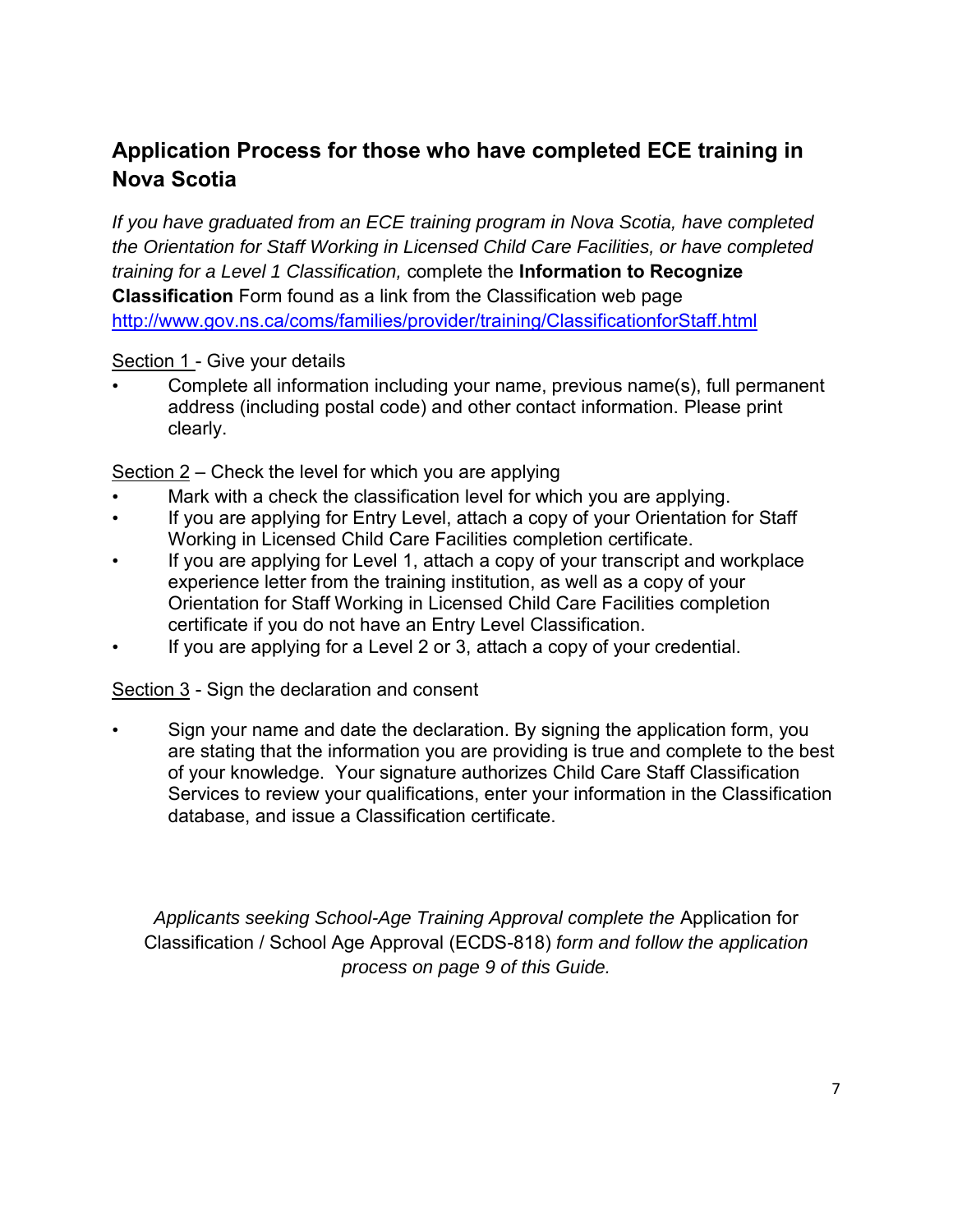## **Training from Outside Nova Scotia**

Relevant credentials obtained outside Nova Scotia may be eligible for classification or school age training approval.

## **Applicants with certification from another jurisdiction in Canada:**

If your educational credentials have been reviewed and you have been issued certification to work in licensed child care in another Canadian jurisdiction (Yukon, British Columbia, Alberta, Saskatchewan, Manitoba, Ontario, Prince Edward Island, Newfoundland), you may apply for classification in Nova Scotia without having to submit official transcripts for review. Complete the **Application for Classification / School Age Approval (ECDS-818)** form found as a link from the Classification web page.

### **Applicants with international credentials:**

If you have a relevant international credential, it is advised that an international credential assessment accompany the application. For a list of international credential assessment agencies visit [www.cicic.ca/415/credential-assessment](http://www.cicic.ca/415/credential-assessment-services.canada)[services.canada](http://www.cicic.ca/415/credential-assessment-services.canada) 

Apply to Child Care Staff Classification Services using form ECDS-818

- Include the result of your international credential assessment
- Apply with program and course descriptions as well as instructional hours. Translation required.
- Program information will be reviewed in comparison to the Nova Scotia Standards for Early Childhood Education Training Programs.
- Upon review the applicant may be required to complete additional coursework and/or further practicum experience.
- Applicants with international credentials are required to complete the Orientation for Staff Working in Licensed Child Care Facilities as an introduction to regulated child care in Nova Scotia.

As an alternative to this process applicants may choose to have their credential evaluated by a Nova Scotia training institution approved to deliver an early child education program, as listed in this Guide.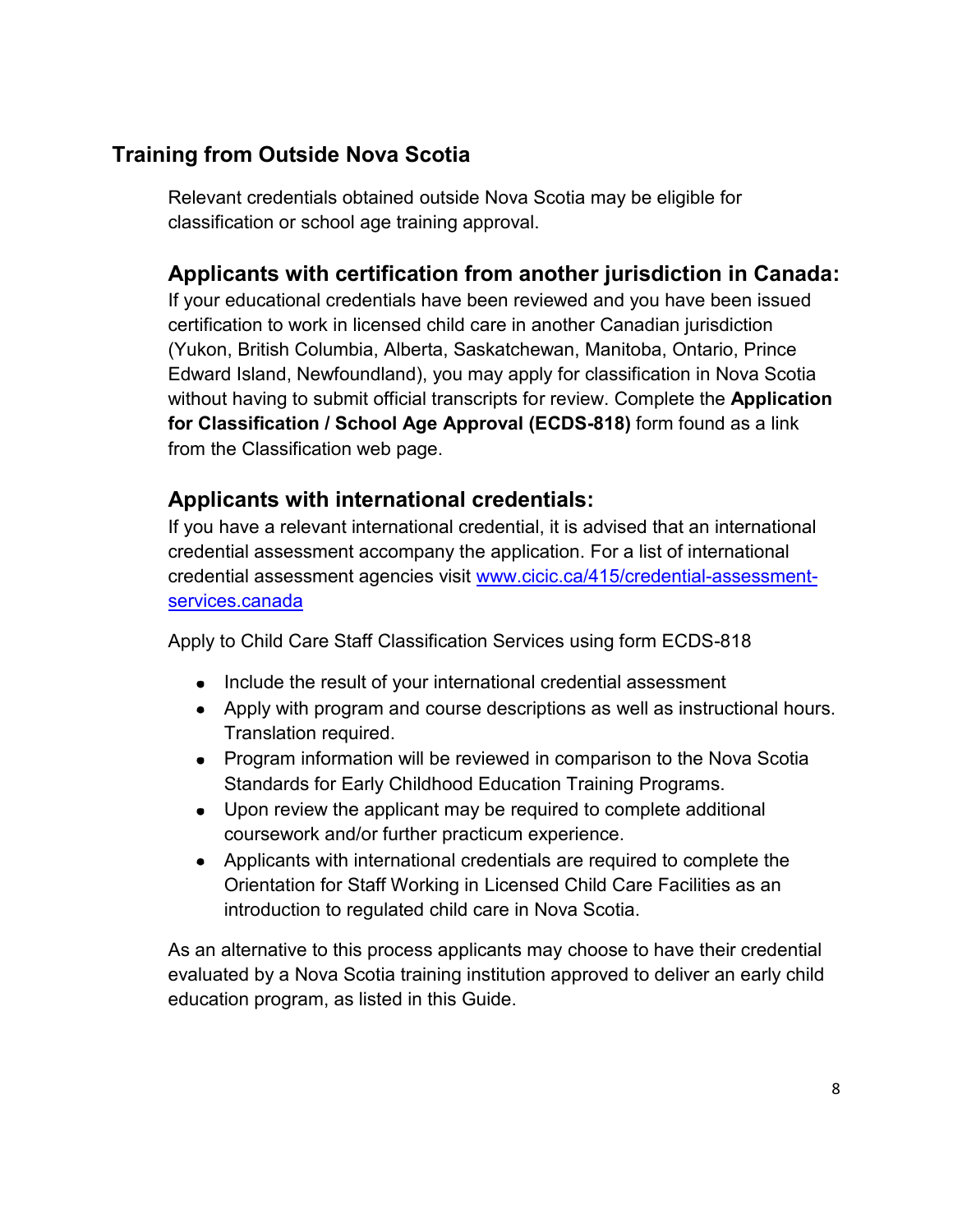# **Application Process for those who have completed training outside Nova Scotia and for those seeking School Age Approval**

Applicants seeking Classification or School-Age Training Approval complete the **Application for Classification / School Age Approval (ECDS-818)** form found as a link from the Child Care Staff Classification web page.

<http://www.gov.ns.ca/coms/families/provider/training/ClassificationforStaff.html>

#### Section 1 - Give your details

- Complete all information including your name, previous name(s), full permanent address (including postal code) and other contact information. Please print clearly.
- Indicate if you are certified to work in childcare in another Canadian jurisdiction. If so, include a copy of your certification document.

Section 2 - Check the level or approval for which you are applying

• Mark with a check the classification level or school age approval for which you are applying. Descriptions of the training qualifications for each level are included in this Guide.

#### Section 3 - Describe your education

- Mark with a check all *relevant* training completed including post-secondary courses, certificates, diplomas, degrees.
- Identify the name of your program of study, length of the program, name of your post-secondary institution and location.

Section 4 - Sign the declaration and consent

• Sign your name and date the declaration. By signing the application form, you are stating that the information you are providing is true and complete to the best of your knowledge. Your signature authorizes Child Care Staff Classification Services to review your qualifications, enter your information in the Classification database, and issue a Classification or School-Age Approval.

#### Section 5 - Have you attached all supporting documents?

- Mark with a check the documents you will be attaching to the application form.
- Documentation to verify the information identified in section 3 must be attached to the application. Official transcripts may be sent directly from the educational institution or attached to the application form. Photocopies or faxed copies of transcripts will not be accepted. You may be asked to supply official course descriptions with transcripts at the request of Child Care Staff Classification Services.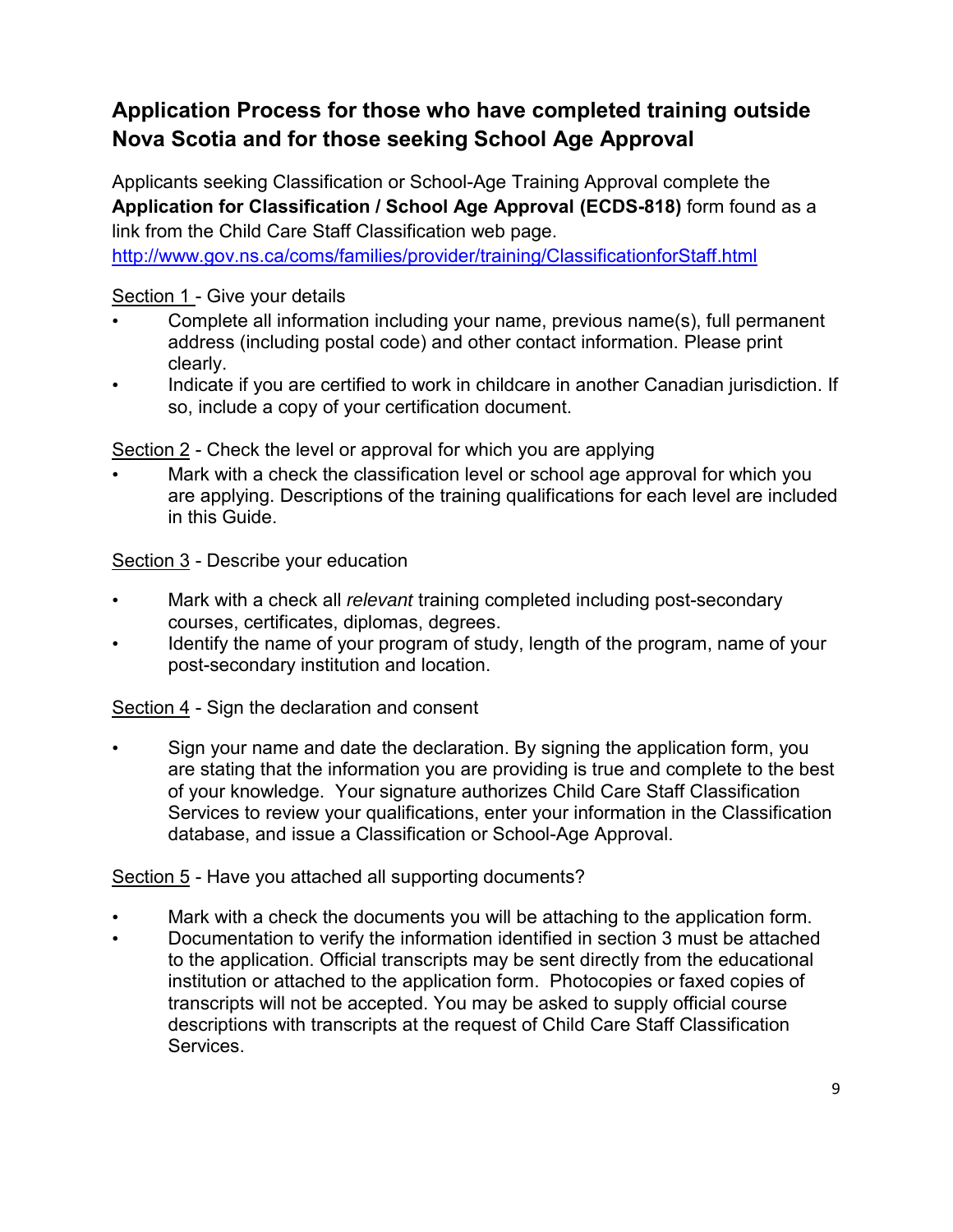# **Submitting the Application**

Application forms and accompanying documentation are to be forwarded to Child Care Staff Classification Services by mail or hand-delivered to the address provided in this Guide. Faxed/emailed applications are not acceptable. An application with an original signature must be provided before a review can take place.

## **Processing the Application**

- Upon receipt of your application package, it will be reviewed to ensure that the application is complete and that all required documentation is included. If the submission is incomplete, an attempt will be made to notify you, using the contact information provided.
- If your application is complete, your documentation is reviewed.
- If the review determines that you are eligible for a classification or school age approval, you will be assigned a registration number. This number is unique to you and remains the same even if your name or classification change. A certificate indicating your Classification Level or School-Age Training Approval will be sent to you by mail.
- If the review determines that your application is insufficient to meet any of the qualifications for a Classification or School Age Approval, this will be communicated to you in a status letter.
- The review process may require four to six weeks to complete.

## **When you disagree**

Applicants for Classification or School-Age Training Approval may disagree with the decision made by Child Care Staff Classification Services. When this happens, the concern may be addressed through an internal review process.

- 1. The applicant should contact the Coordinator, Child Care Staff Classification Services to seek resolution to the matter of concern.
- 2. A request for review may be made in writing to Child Care Staff Classification Services Review Committee, clearly identifying the matter of concern and including any documentation to support the request.
- 3. The Review Committee will consider the file and request to ensure that decisions are consistent with legislation, regulations and policy. Recommendations based on this review will be made.
- 4. The applicant will receive a response in writing, signed by the Director, Early Childhood Development Services.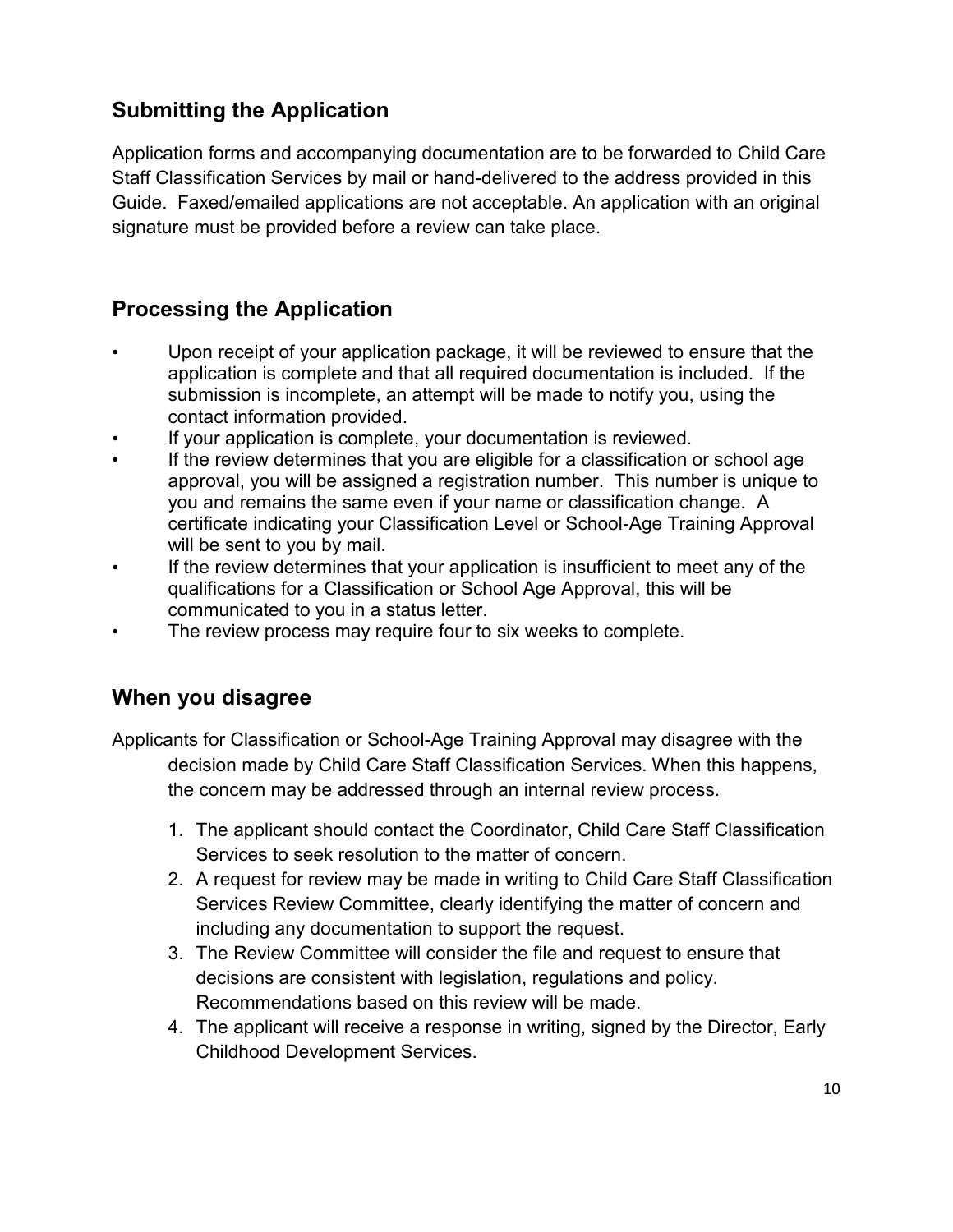# **Reporting a change:**

Changes that should be reported to Child Care Staff Classification Services include the following:

- Official name
- Mailing address
- Replacement certificate
- Documentation to increase your classification level
- If you have acquired additional information that may impact the result of your review, you may request an upgrade to your training status. Complete the **Request for Change of Information (ECDS-817)** form found as a link from the Classification web page.

<http://www.gov.ns.ca/coms/families/provider/training/ClassificationforStaff.html>

- 1. Provide your registration number.
- 2. Select the type of change you are requesting.
- 3. Provide the details for the change you are requesting.
- 4. Sign the request for a change.
- 5. Attach supporting documentation if you are applying to increase your Classification Level. If this documentation results in a change, a new Classification or School Age Approval will be mailed to you. If your submission does not result in a change, a letter stating this will be sent to you.

## **Replacement Certificates**

Replacement certificates will only be printed upon a signed request from the applicant. Complete the **Request for a Change of Information (ECDS-817)** form found as a link from the Classification web page.

<http://www.gov.ns.ca/coms/families/provider/training/ClassificationforStaff.html>

- Provide your registration number
- Check off the box requesting a replacement certificate
- Ensure that your contact information is up to date
- Sign the request for a change
- Mail your request to the address on the form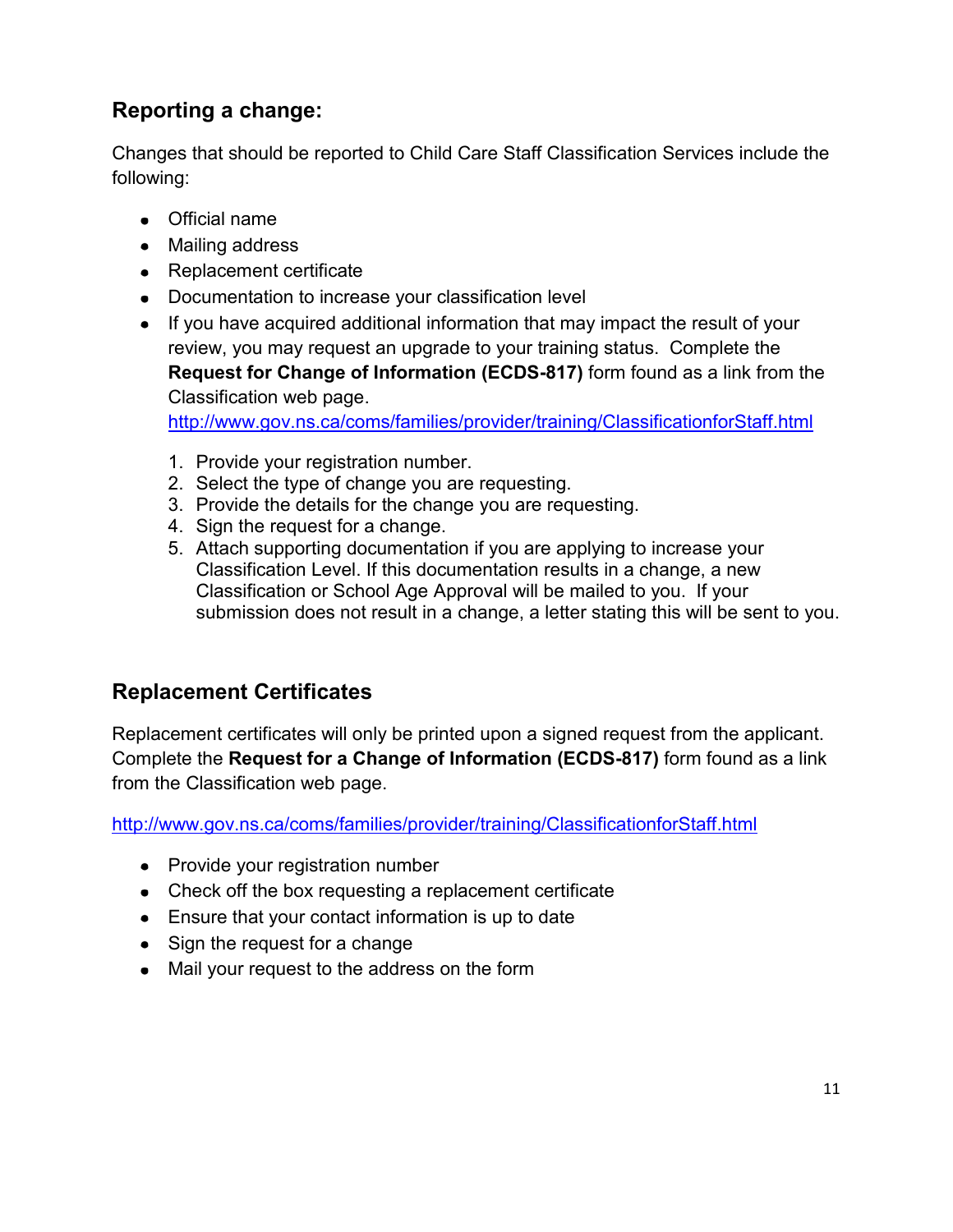## **Maintaining Your Classification / School Age Approval:**

According to Regulation 38, staff with a Classification or School Age Approval must provide proof of completion of at least thirty hours of *professional development to enhance skills and knowledge specific to early childhood care and education*, every three years from issuance of the Classification or School-Age Training Approval. The process takes place as follows:

- 1. Approximately 30 months after the issue of the Classification or School Age Approval, an electronic reminder (letter where required) will be forwarded to you. On completion of your 30 hours of professional development, complete the Proof of Continuing Education form that will be found as a link from the Classification web page.
- 2. Provide your registration number and current personal contact information. Describe your professional development and provide copies of transcripts for course completion and/or workshop certificates. Sign the declaration and consent and send all documents to the address on the application form.
- 3. Documentation is reviewed. If you have completed 30 hours of professional development relevant to early childhood education in the past three years, a letter is returned to you indicating your professional development is approved for another three years. If no documentation is received, or professional development is incomplete, a letter is returned to you indicating an incomplete status and identifying potential cancellation of Classification or School Age Approval if proof of the required hours of professional development is not provided.
- 4. Child Care Staff Classification Services will maintain a record of professional development hours for each classified/approved staff member in the classification database.